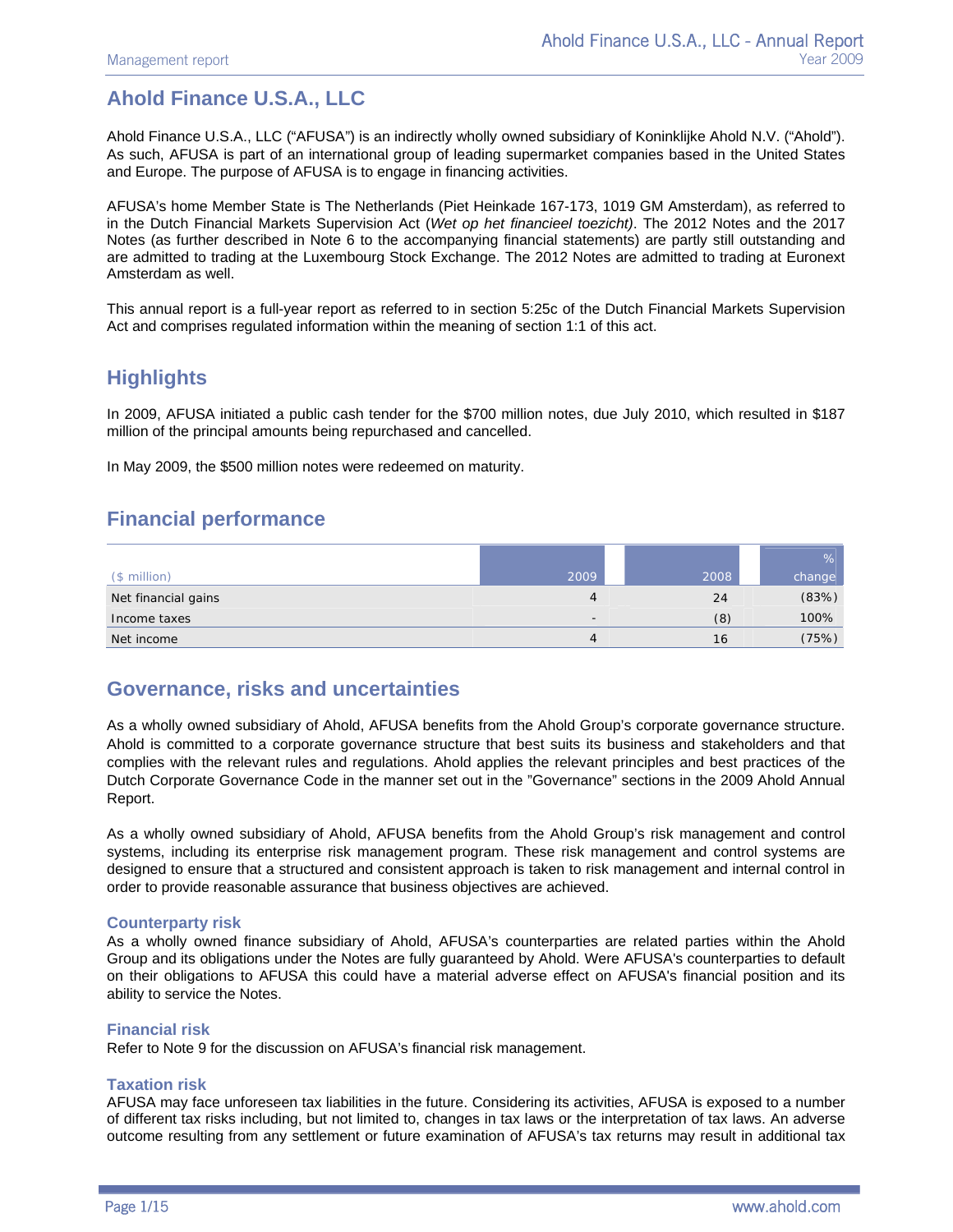liabilities and may adversely affect AFUSA's effective tax rate, which could have a material adverse effect on AFUSA's financial position, financial results and liquidity.

## **Declarations**

The managers of AFUSA hereby declare that, to the best of their knowledge:

- the financial statements included in this annual report give a true and fair view of the assets, liabilities, financial position and profit or loss of AFUSA,
- this annual report gives a true and fair view of the Company's state of affairs as per January 3, 2010, of the course of business of the Company during the financial year 2009, and describes the principal risks that AFUSA faces.

**Management**  Kimberly Ross (President and CEO) Guy Thomson (Treasurer and CFO)

**Ahold Press Office: +31 (0)20 509 5291** 

## **Cautionary notice**

This report includes forward-looking statements, which do not refer to historical facts but refer to expectations based on management's current views and assumptions and involve known and unknown risks and uncertainties that could cause actual results, performance or events to differ materially from those included in such statements. These forward-looking statements include, but are not limited to, statements as to counterparty risks, financial risks and taxation risks. These forward-looking statements are subject to risks, uncertainties and other factors that could cause actual results to differ materially from future results expressed or implied by the forward-looking statements. Many of these risks and uncertainties relate to factors that are beyond Ahold Finance U.S.A., LLC's or its parent company Koninklijke Ahold N.V.'s ability to control or estimate precisely, such as the effect of general economic or political conditions, fluctuations in exchange rates or interest rates, increases or changes in competition, the ability to implement and complete successfully their plans and strategies, the benefits from and resources generated by plans and strategies being less than or different from those anticipated, changes in liquidity needs, the actions of competitors and third parties and other factors discussed in Ahold's public filings. Readers are cautioned not to place undue reliance on these forward-looking statements, which speak only as of the date of this report. Neither Ahold Finance U.S.A., LLC nor Koninklijke Ahold N.V. assumes any obligation to update any public information or forward-looking statements (referred to) in this report to reflect subsequent events or circumstances, except as may be required by securities laws.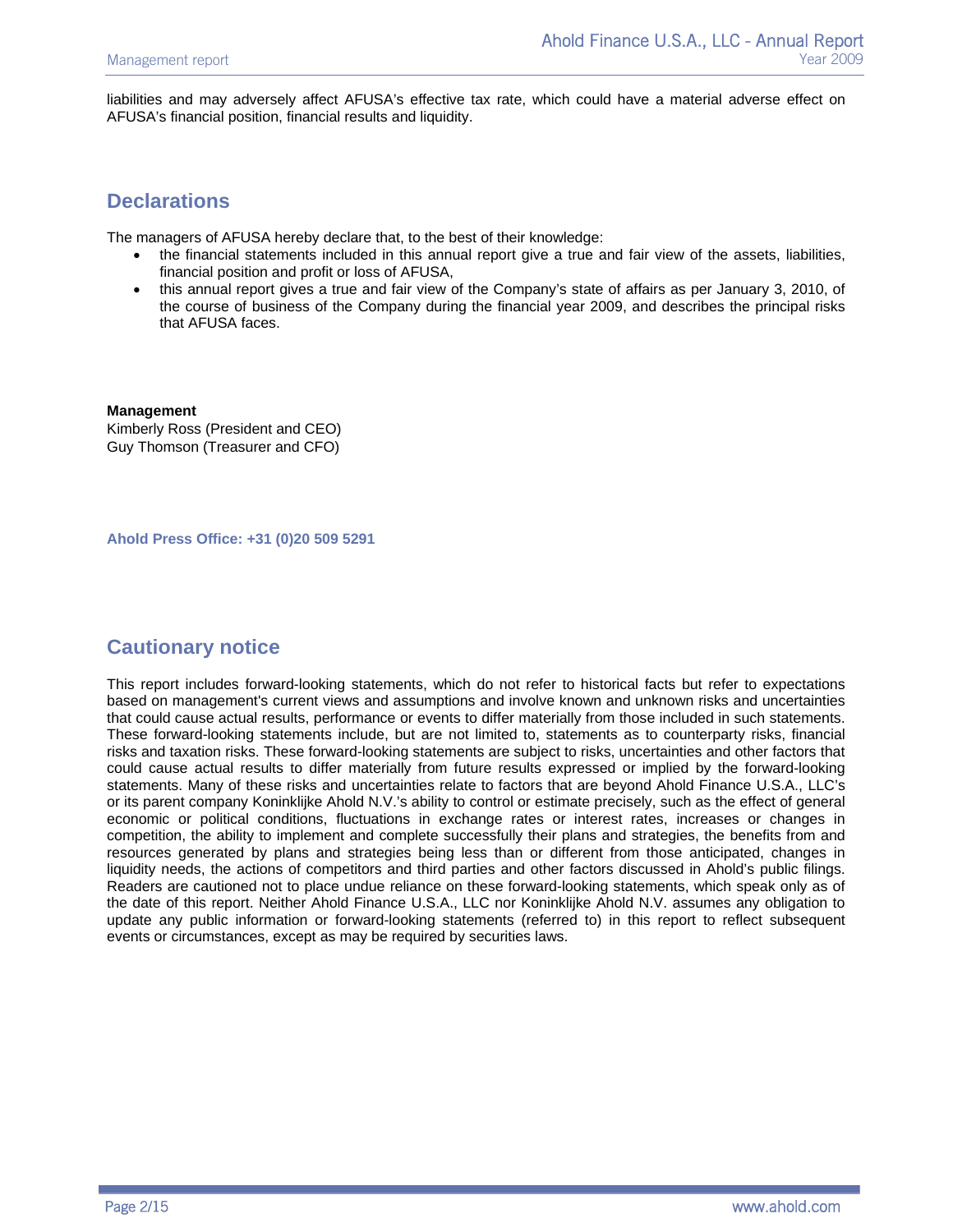# **Ahold Finance U.S.A., LLC - Financial statements**

### **Income statement**

| $($$ million $)$                               | <b>Note</b> | 2009 | 2008 |
|------------------------------------------------|-------------|------|------|
|                                                |             |      |      |
| Net financial gains                            |             |      | 24   |
| Income before income taxes                     |             |      | 24   |
| Income taxes                                   | 4           | -    | (8)  |
| Net income attributable to common shareholders |             |      | 16   |

### **Statement of comprehensive income**

| $($$ million)                                                  | 2009           | 2008 |
|----------------------------------------------------------------|----------------|------|
|                                                                |                |      |
| Net income                                                     | $\overline{4}$ | 16   |
|                                                                |                |      |
| Cash flow hedges:                                              |                |      |
| Fair value gains (losses) in the year                          | 24             | (25) |
| Transfers to net income                                        | (10)           | 27   |
| Income taxes                                                   | (4)            | (3)  |
| Other comprehensive income (loss)                              | 10             | (1)  |
|                                                                |                |      |
| Total comprehensive income attributable to common shareholders | 14             | 15   |

### **Statement of changes in equity**

|                                 |                          |                          |                              |          | Equity          |
|---------------------------------|--------------------------|--------------------------|------------------------------|----------|-----------------|
|                                 |                          | Additional               | Cash flow                    |          | attributable to |
|                                 | Share                    | paid-in                  | hedging                      | Retained | common          |
| $$$ million)                    | capital                  | capital                  | reserve                      | earnings | shareholders    |
| Balance as of December 30, 2007 |                          | 100                      | (2)                          | 22       | 120             |
| Total comprehensive income      |                          |                          | (1)                          | 16       | 15              |
| Capital contribution            | $\overline{\phantom{a}}$ | 116                      | $\qquad \qquad \blacksquare$ |          | 116             |
| Balance as of December 28, 2008 |                          | 216                      | (3)                          | 38       | 251             |
| Total comprehensive income      | $\overline{\phantom{a}}$ | $\overline{\phantom{a}}$ | 10                           | 4        | 14              |
| Balance as of January 3, 2010   |                          | 216                      |                              | 42       | 265             |
|                                 |                          |                          |                              |          |                 |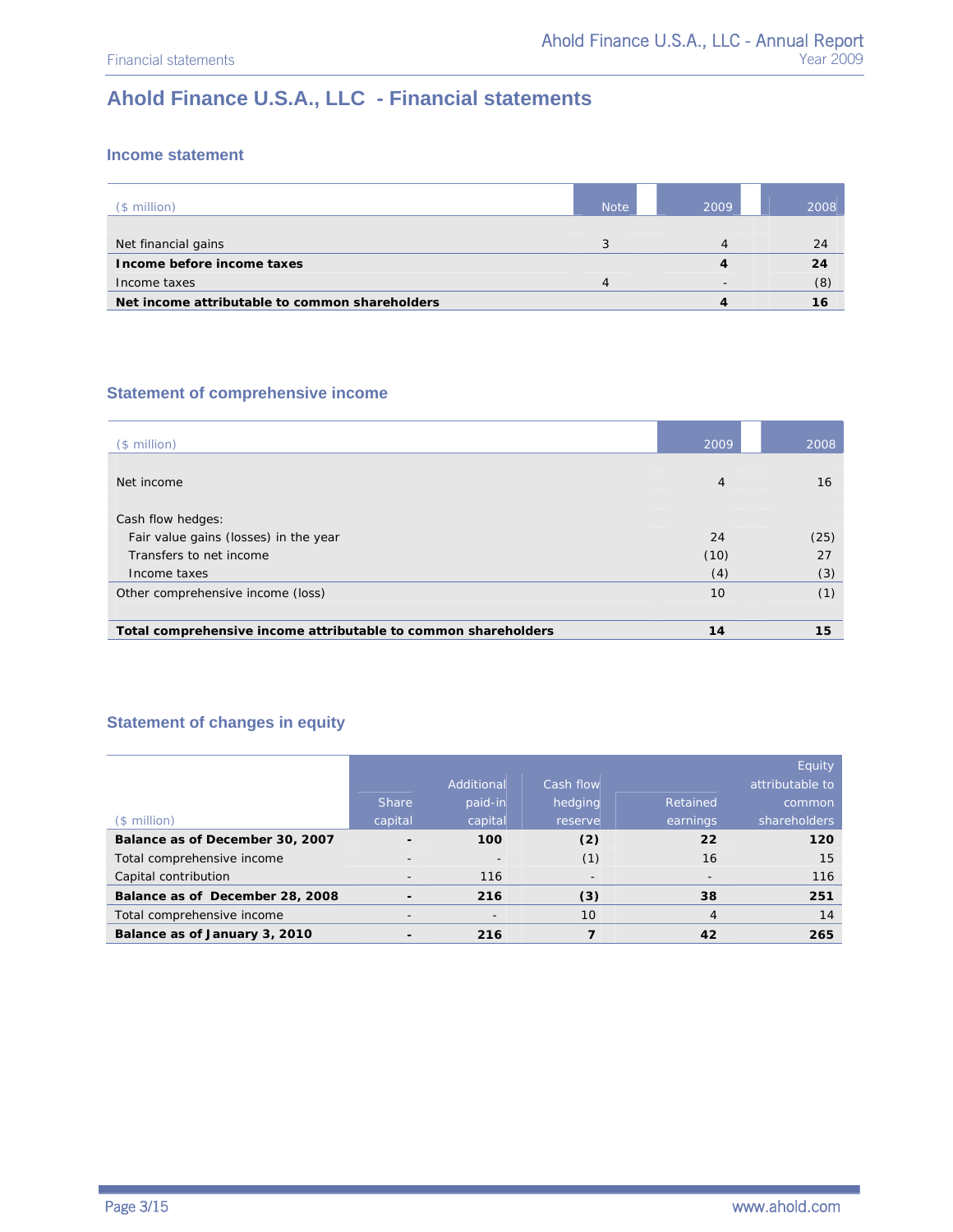#### **Balance sheet**

|                                            |                | January 3, | December | December |
|--------------------------------------------|----------------|------------|----------|----------|
| (\$ million)                               | <b>Note</b>    | 2010       | 28, 2008 | 30, 2007 |
| <b>Assets</b>                              |                |            |          |          |
| Loans to related parties                   | 5              | 2,413      | 2,913    | 2,756    |
| Other non-current financial assets         | 5, 6           | 479        | 364      |          |
| Total non-current assets                   |                | 2,892      | 3,277    | 2,756    |
|                                            |                |            |          |          |
| Loans to related parties                   | 5              | 20         |          | 489      |
| Interest receivable                        | 5              |            |          | 42       |
| Income tax receivable                      |                |            |          | 10       |
| Total current assets                       |                | 20         |          | 541      |
|                                            |                |            |          |          |
| <b>Total assets</b>                        |                | 2,912      | 3,277    | 3,297    |
|                                            |                |            |          |          |
| <b>Equity and liabilities</b>              |                |            |          |          |
| Equity attributable to common shareholders | $\overline{7}$ | 265        | 251      | 120      |
|                                            |                |            |          |          |
| Notes payable                              | 6              | 1,450      | 2,087    | 2,750    |
| Loans from related parties                 | 6              |            |          | 262      |
| Deferred tax liabilities                   | $\overline{4}$ | 14         | 10       | 2        |
| Total non-current liabilities              |                | 1,464      | 2,097    | 3,014    |
|                                            |                |            |          |          |
| Notes payable                              | 6              | 503        | 500      |          |
| Loans from related parties                 | 6              | 604        | 345      | 71       |
| Accounts payable                           | 6              |            | 1        |          |
| Interest payable                           | 6              | 76         | 83       | 92       |
| <b>Total current liabilities</b>           |                | 1,183      | 929      | 163      |
|                                            |                |            |          |          |
| <b>Total equity and liabilities</b>        |                | 2,912      | 3,277    | 3,297    |

## **Statement of cash flows**

| $$$ million)                                                 | <b>Note</b> | 2009                     | 2008  |
|--------------------------------------------------------------|-------------|--------------------------|-------|
|                                                              |             |                          |       |
| Interest received on loans to related parties                |             | 160                      | 220   |
| Interest paid on loans from related parties                  |             | (22)                     | (5)   |
| Interest paid on notes                                       |             | (156)                    | (180) |
| Changes in loans and receivables to and from related parties |             | 738                      | 461   |
| Changes in derivatives                                       |             | (33)                     | (494) |
| Income taxes (paid) received - net                           |             |                          | 8     |
| Net cash from operating activities                           |             | 687                      | 10    |
|                                                              |             |                          |       |
| Repayments of notes                                          |             | (687)                    | (10)  |
| Net cash from financing activities                           |             | (687)                    | (10)  |
|                                                              |             |                          |       |
| Net increase (decrease) in cash and cash equivalents         |             |                          |       |
| Cash and cash equivalents at beginning of period             |             | $\overline{\phantom{a}}$ |       |
| Cash and cash equivalents at end of period                   |             | $\overline{\phantom{a}}$ |       |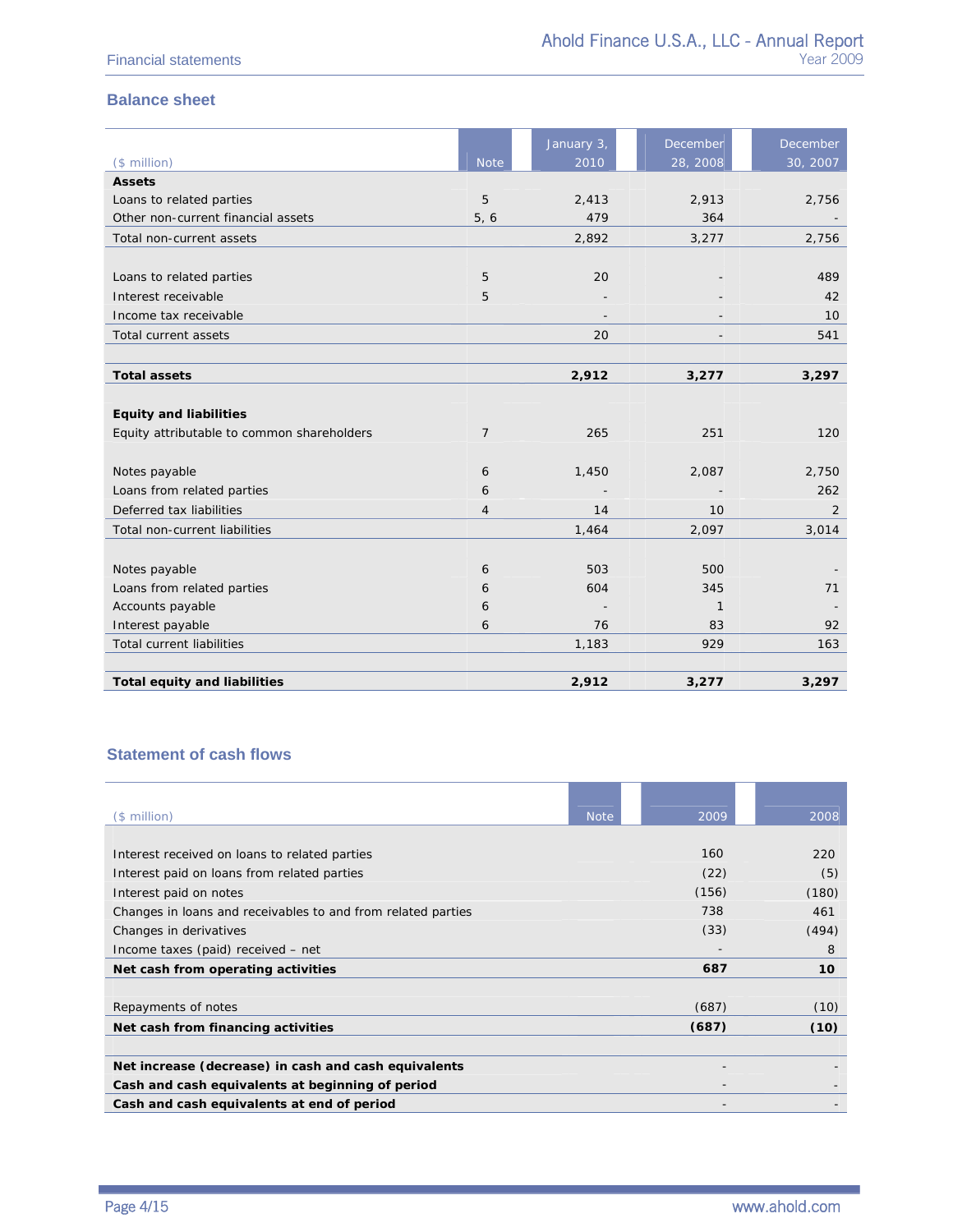#### **Notes to the financial statements**

#### **1. AFUSA and its operations**

AFUSA (or the "Company") is a limited liability company duly organized and validly existing under the laws of Delaware (in the United States), having its statutory seat in Delaware and is managed and controlled in Amsterdam, The Netherlands. AFUSA was formed on December 18, 2001 and is governed by its operating agreement, which was lastly amended and restated on June 20, 2002. Until April 24, 2002, AFUSA was known as "Ahold Finance U.S.A., Inc.". On April 24, 2002, Ahold Finance U.S.A., Inc. merged into Ahold International Finance LLC and changed its name to Ahold Finance U.S.A., LLC.

The purpose of AFUSA is to engage in financing activities and any other lawful business activity in connection with the foregoing.

The parent company of AFUSA is Ahold Finance Company N.V. ("AFC") and AFUSA's ultimate owner is Ahold.

#### **2. Accounting policies**

#### **Basis of preparation**

These financial statements are AFUSA's first financial statements pursuant to changes to the Dutch Financial Markets Supervision Act, which came into force on January 1, 2009. These financial statements have been prepared in accordance with International Financial Reporting Standards ("IFRSs") as adopted by the European Union. Furthermore, these financial statements and the management report comply with the requirements pursuant to subsection 9, article 362, Book 2, Part 9 of the Netherlands Civil Code.

Historical cost is used as the measurement basis unless otherwise indicated.

AFUSA's financial year is a 52- or 53-week period ending on the Sunday nearest to December 31. Financial year 2009 consisted of 53 weeks and ended on January 3, 2010. The comparative financial year 2008 consisted of 52 weeks and ended on December 28, 2008.

The preparation of financial statements requires management to make a number of estimates and assumptions. All assumptions, expectations and forecasts used as a basis for certain estimates within these financial statements represent good-faith assessments of Ahold's future performance for which management believes there is a reasonable basis. They involve risks, uncertainties and other factors that could cause the Company's actual future results, performance and achievements to differ materially from those forecasted. The estimates, assumptions and judgments that management considers most critical relate to income taxes (see Note 4).

#### **Significant accounting policies**

#### *Foreign currency translation*

The financial statements of AFUSA are prepared in its functional currency, U.S. dollar ("\$"), which is determined based on the primary economic environment in which AFUSA operates. Transactions in currencies other than the U.S. dollar are recorded at the rates of exchange prevailing at the transaction dates. At each balance sheet date, monetary items denominated in foreign currencies are translated into U.S. dollars at the then prevailing rates. Exchange differences arising on the settlement of monetary items, and on the translation of monetary items, are included in net income for the period.

#### *Income taxes*

Income tax expense represents the sum of current and deferred tax. Income tax is recognized in the income statement except to the extent that it relates to items recognized directly in equity. Current tax expense is based on the best estimate of taxable income for the year, using tax rates that have been enacted or substantively enacted at the balance sheet date, and adjustments for current taxes payable (receivable) for prior years. Deferred tax is the tax expected to be payable or recoverable on differences between the carrying amounts of assets and liabilities and the corresponding tax basis used in the computation of taxable income. Deferred tax assets and liabilities are generally recognized for all temporary differences. Deferred tax is calculated at the tax rates that are expected to apply in the period when the liability is settled or the asset is realized.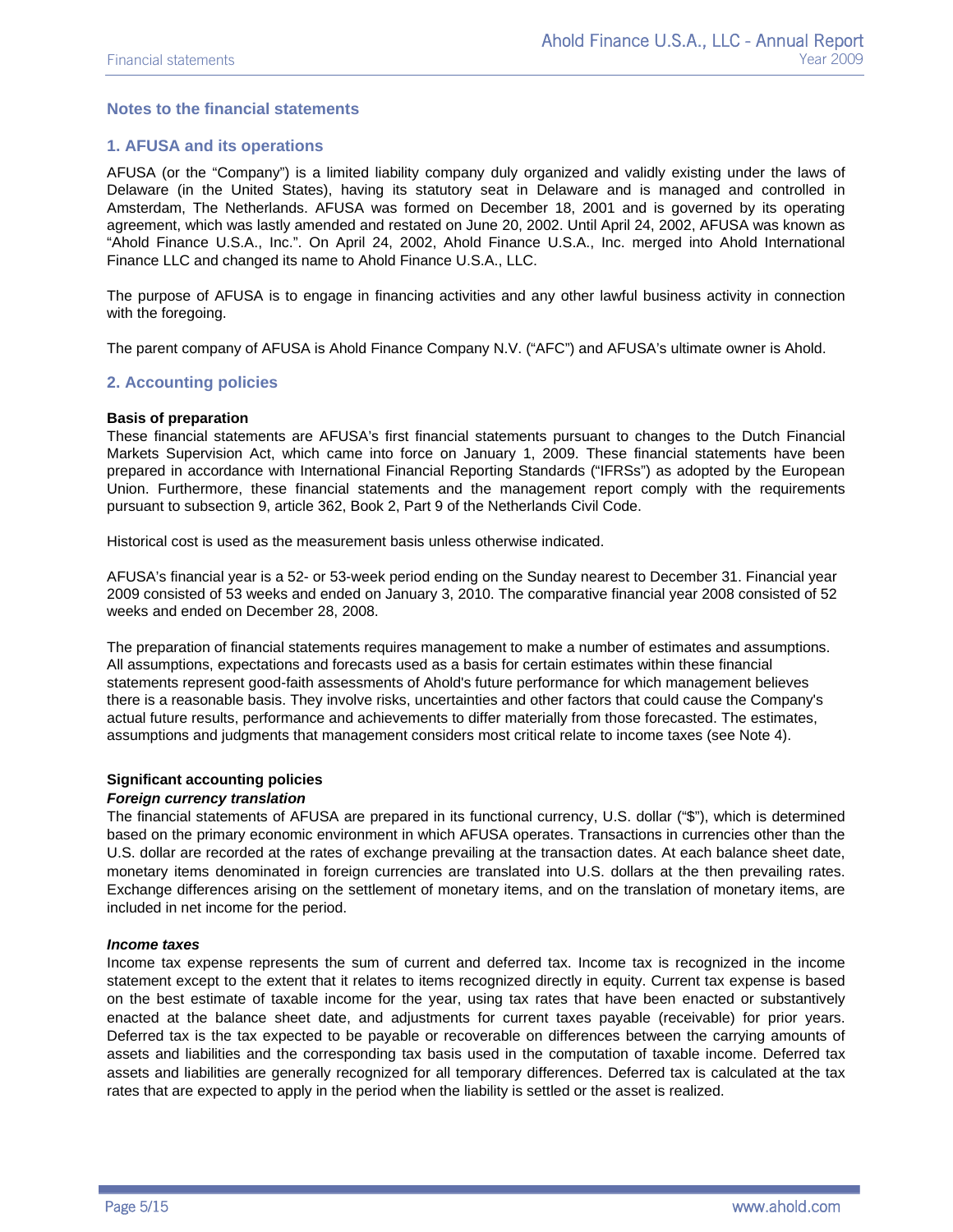Deferred tax assets, including deferred tax assets for tax loss carryforward positions and tax credit carryforward positions, are recognized to the extent that it is probable that future taxable income will be available against which temporary differences, unused tax losses or unused tax credits can be utilized. The carrying amount of deferred tax assets is reviewed at each balance sheet date and reduced to the extent that it is no longer probable that sufficient taxable income will be available to allow all or part of the asset to be recovered.

Deferred tax assets and liabilities are not discounted. Deferred income tax assets and liabilities are offset in the balance sheet when there is a legally enforceable right to offset current tax assets against current tax liabilities and when the deferred income taxes relate to income taxes levied by the same fiscal authority. Current income tax assets and liabilities are offset in the balance sheet when there is a legally enforceable right to offset and when the Company intends either to settle on a net basis, or to realize the asset and settle the liability simultaneously.

The ultimate tax effects of some transactions can be uncertain for a considerable period of time, requiring management to estimate the related current and deferred tax positions. The Company recognizes liabilities for uncertain tax positions when it is more likely than not that additional tax will be due. These liabilities are presented as current income taxes payable, except in the event that prior tax losses are being carried forward to be used to offset future taxes that will be due; in that instance the liabilities are presented as a reduction to deferred tax assets.

#### *Financial assets and liabilities*

Financial assets and liabilities are recognized when the Company becomes a party to the contractual provisions of a financial instrument. Financial assets are derecognized when the rights to receive cash flows from the financial assets expire, or if the Company transfers the financial asset to another party and does not retain control or substantially all risks and rewards of the asset. Financial liabilities are derecognized when the Company's obligations specified in the contract expire or are discharged or cancelled.

At initial recognition, management classifies its financial assets as either (i) at fair value through profit or loss or (ii) loans and receivables, depending on the purpose for which the financial assets were acquired. Financial assets are initially recognized at fair value. For instruments not classified as at fair value through profit or loss, any directly attributable transaction costs are initially recognized as part of the asset value. Directly attributable transaction costs related to financial assets at fair value through profit or loss are expensed when incurred.

#### *Loans and receivables*

Loans and receivables are non-derivative financial assets with fixed or determinable payments that are not quoted in an active market. They are carried at amortized cost using the effective interest method, less any impairment losses. They are included in current assets, except for loans and receivables with maturities greater than 12 months after the balance sheet date.

#### *Loans and short-term borrowings*

Loans and short-term borrowings are recognized initially at fair value, net of transaction costs incurred. Loans and short-term borrowings are subsequently stated at amortized cost. Any difference between the proceeds and redemption value is recognized in the income statement over the period of the loans and short-term borrowings using the effective interest method. Loans are classified as current liabilities unless the Company has an unconditional right to defer settlement of the liability for at least 12 months after the balance sheet date.

#### *Derivative financial instruments*

All derivative financial instruments are recognized initially on a settlement date basis and subsequently remeasured at fair value. Gains and losses resulting from the fair value remeasurement are recognized in the income statement as fair value gains (losses) on financial instruments, unless the derivative qualifies and is effective as a hedging instrument in a designated hedging relationship. In order for a derivative financial instrument to qualify as a hedging instrument for accounting purposes, the Company must document (i) at the inception of the transaction the relationship between the hedging instrument and the hedged item, as well as its risk management objectives and strategy for undertaking various hedging transactions and (ii) its assessment, both at hedge inception and on an ongoing basis, of whether the derivative that is used in the hedging transaction is highly effective in offsetting changes in fair values or cash flows of hedged items. Derivatives are classified as held for trading unless they are designated as hedges. Derivatives that are designated as hedges are accounted for as either cash flow hedges or fair value hedges.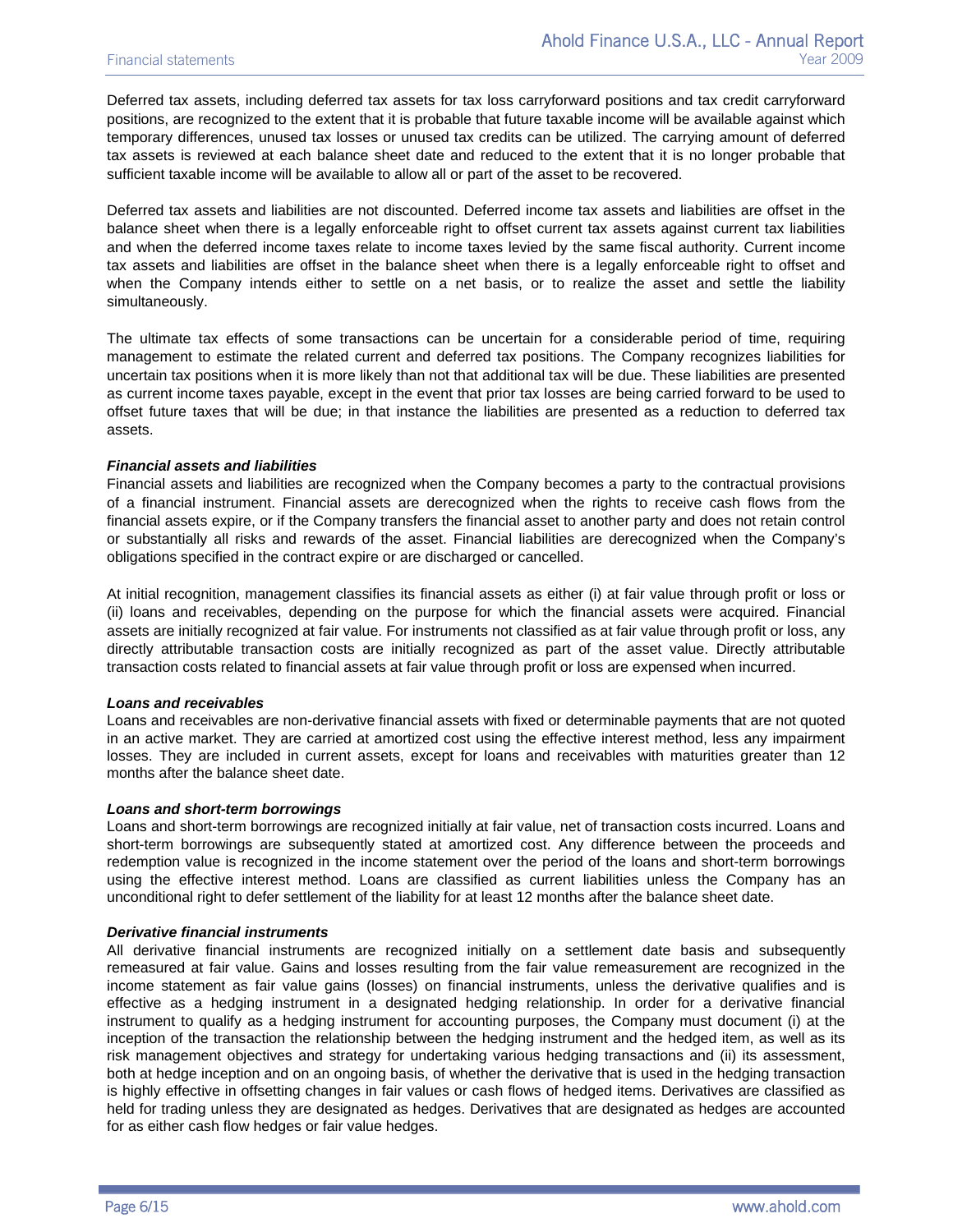The effective portion of changes in the fair value of derivatives that are designated and qualify as cash flow hedges is recognized initially in the cash flow hedging reserve, a separate component of equity. The gain or loss relating to the ineffective portion is recognized immediately in the income statement. Amounts accumulated in equity are reclassified into the income statement in the same period in which the related exposure impacts the income statement. When a cash flow hedge no longer meets the criteria for hedge accounting, any cumulative gain or loss existing in equity at that time remains in equity and is recognized when the forecasted transaction is ultimately recognized in the income statement. When a forecasted transaction is no longer expected to occur, the cumulative gain or loss existing in equity is immediately recognized in the income statement.

The Company does not have any derivative instruments that are designated as fair value hedges for accounting purposes.

#### *Equity*

Equity instruments issued by the Company are recorded at the value of proceeds received.

#### *New accounting policies not yet effective for 2009*

The International Accounting Standards Board ("IASB") issued several Standards, or revisions thereto, and Interpretations in 2009 and 2008, which have been endorsed by the European Union, but which are not yet effective for 2009. The Company expects that these will not have a significant impact on its financial statements.

#### **3. Net financial gains**

| $$$ million)                                       | 2009  | 2008                     |
|----------------------------------------------------|-------|--------------------------|
| Interest income                                    | 160   | 177                      |
| Interest expense                                   | (166) | (181)                    |
| Gain (loss) on foreign exchange                    | (38)  | 132                      |
| Fair value gains (losses) on financial instruments | 59    | (104)                    |
| Other financial expense                            | (11)  | $\overline{\phantom{a}}$ |
| Net financial gains                                | 4     | 24                       |

Interest income and interest expense primarily relate to financial assets and financial liabilities measured at amortized cost (mainly loans to and from related parties and notes).

The gains (losses) on foreign exchange in both 2009 and 2008 mainly result from foreign exchange translation on the GBP 250 million notes.

Fair value gains (losses) on financial instruments mainly include fair value changes in swaps related to the GBP 250 million notes. These swaps do not qualify for hedge accounting treatment. For more information on financial instruments, see Note 9.

Other financial expense in 2009 primarily consists of a loss of \$10 million incurred on the buyback of certain notes. For more information, see Note 6.

#### **4. Income taxes**

#### *Income taxes*

The following table specifies the current and deferred tax components of income taxes in the income statement:

| (\$ million)               | 2009                     | 2008 |
|----------------------------|--------------------------|------|
| Total current tax expense  | $\overline{\phantom{a}}$ |      |
| Total deferred tax expense | $\sim$                   | (8)  |
| Total income taxes         | $\overline{\phantom{0}}$ | (8)  |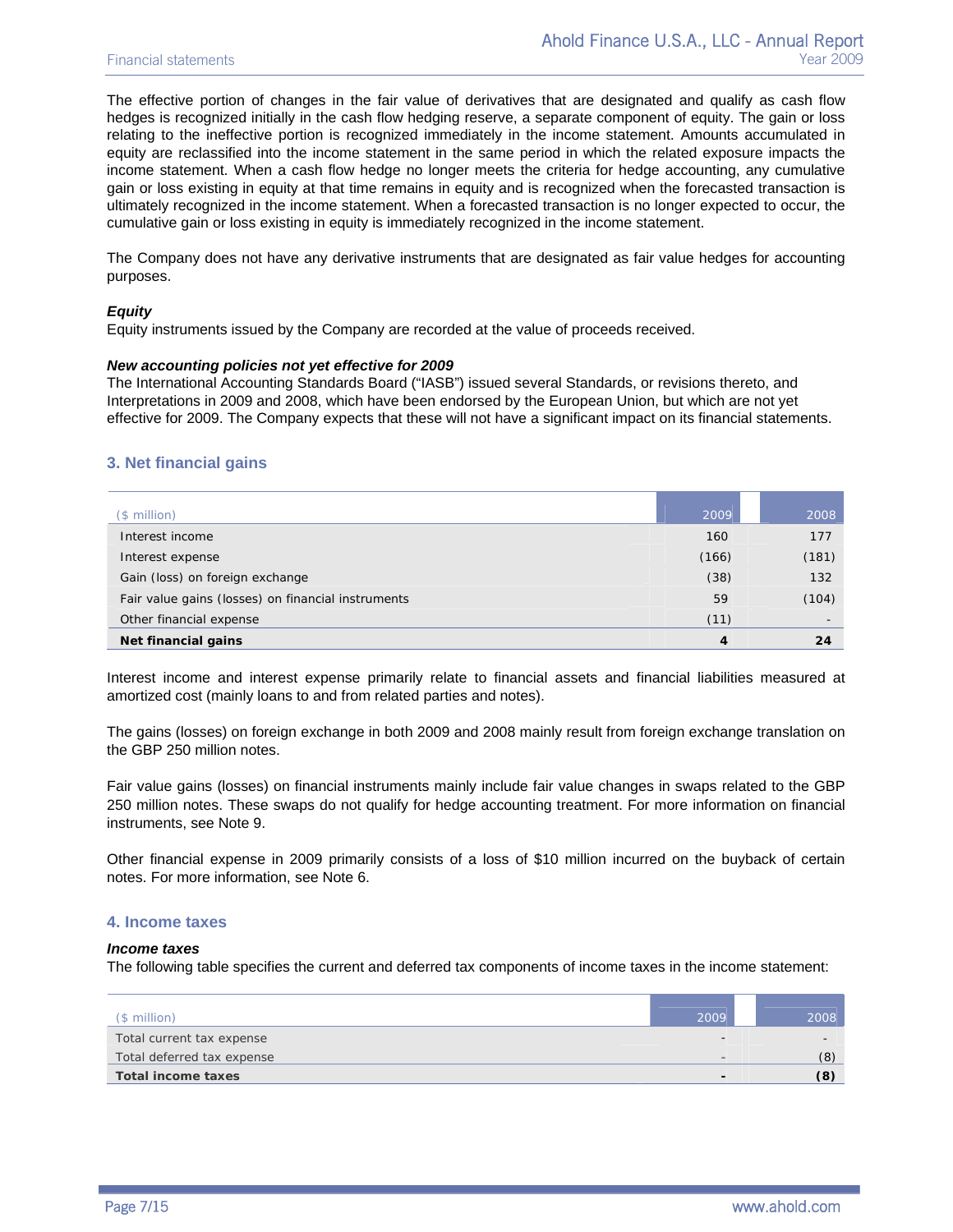#### *Effective income tax rate*

AFUSA's management moved from the United States to the Netherlands on January 1, 2008 and, therefore, AFUSA became a Dutch resident tax payer as of that date. AFUSA's effective tax rates in the income statement differed from the statutory income tax rate of the Netherlands of 25.5% in both 2009 and 2008. The following table reconciles these statutory income tax rates with the effective tax rates in the income statement:

|                                                      | 2009       |       | 2008       |       |  |
|------------------------------------------------------|------------|-------|------------|-------|--|
|                                                      | \$ million | %     | \$ million | $\%$  |  |
| Income before income taxes                           | 4          |       | 24         |       |  |
| Income tax expense at statutory tax rates            | (1)        | 25.5% | (6)        | 25.5% |  |
| Adjustments to arrive at effective income tax rates: |            |       |            |       |  |
| Financing and related costs                          |            | n/m   | (2)        | 8.3%  |  |
| <b>Total income taxes</b>                            |            | n/m   | (8)        | 33.3% |  |

#### *Deferred income tax*

The significant components and annual movements of deferred income tax assets and liabilities as of January 3, 2010 and December 28, 2008 are as follows:

|                                            | Recognized in            |           |                     | Recognized in  | Recognized        |            |
|--------------------------------------------|--------------------------|-----------|---------------------|----------------|-------------------|------------|
|                                            | December 30,             |           | income December 28, | income         | directly in       | January 3, |
| $$$ million)                               | 2007                     | statement | 2008                | statement      | equity            | 2010       |
| Tax losses and tax credits                 | $\overline{\phantom{a}}$ |           |                     | $\overline{4}$ | $\qquad \qquad =$ | 5          |
| Total net tax assets position              | $\overline{\phantom{a}}$ |           |                     | 4              | ٠.                | 5          |
| <b>Derivatives</b>                         |                          | (7)       | (7)                 | (5)            | (4)               | (16)       |
| Other                                      | (2)                      | (2)       | (4)                 |                |                   | (3)        |
| Total deferred tax liabilities             | (2)                      | (9)       | (11)                | (4)            | (4)               | (19)       |
| Net deferred tax assets /<br>(liabilities) | (2)                      | (8)       | (10)                |                | (4)               | (14)       |

Significant judgment is required in determining whether deferred tax assets are realizable. AFUSA makes such judgment on the basis of expected taxable profits arising from the reversal of recognized deferred tax liabilities and on the basis of budgets, cash flow forecasts and impairment models. Where utilization is not considered probable, deferred tax assets are not recognized.

As per January 3, 2010, AFUSA had an operating loss carry forward available in the amount of \$20 million of which \$3 million expires in 2017 and \$17 million in 2018.

#### **5. Financial assets**

|                                  |                          | January 3, 2010          |        |                          | December 28, 2008        |                          | December 30, 2007 |                          |       |  |
|----------------------------------|--------------------------|--------------------------|--------|--------------------------|--------------------------|--------------------------|-------------------|--------------------------|-------|--|
|                                  |                          | Non-                     |        |                          | Non-                     |                          |                   | Non-                     |       |  |
| $($$ million $)$                 | Current                  | current                  | Total  | 'Current.                | current                  | Total                    | <b>Current</b>    | current                  | Total |  |
|                                  |                          |                          |        |                          |                          |                          |                   |                          |       |  |
| Loans to related parties         | 20                       | 2,413                    | 2,433  | $\overline{\phantom{a}}$ | 2.913                    | 2.913                    | 489               | 2.756                    | 3,245 |  |
| Hedging derivatives <sup>1</sup> | $\overline{\phantom{a}}$ | 248                      | 248    | $\overline{\phantom{a}}$ | 222                      | 222                      |                   | -                        |       |  |
| Other derivatives <sup>1</sup>   | -                        | 231                      | 231    | $\qquad \qquad =$        | 142                      | 142                      | $\sim$            | -                        |       |  |
| Interest receivable              | -                        | $\overline{\phantom{a}}$ | $\sim$ |                          | $\overline{\phantom{a}}$ | $\overline{\phantom{a}}$ | 42                | $\overline{\phantom{a}}$ | 42    |  |
| <b>Total financial assets</b>    | 20                       | 2.892                    | 2.912  |                          | 3,277                    | 3.277                    | 531               | 2.756                    | 3,287 |  |

<sup>1</sup> In situations where a derivative contract qualifies for hedge accounting treatment in the financial statements, it is presented as 'Hedging derivatives'. Otherwise, the derivative contracts are presented as 'Other derivatives'.

Of the non-current loans to related parties, \$2,413 million matures after five years (2008: \$2,913 million matured after five years). None of the loans to related parties are past due.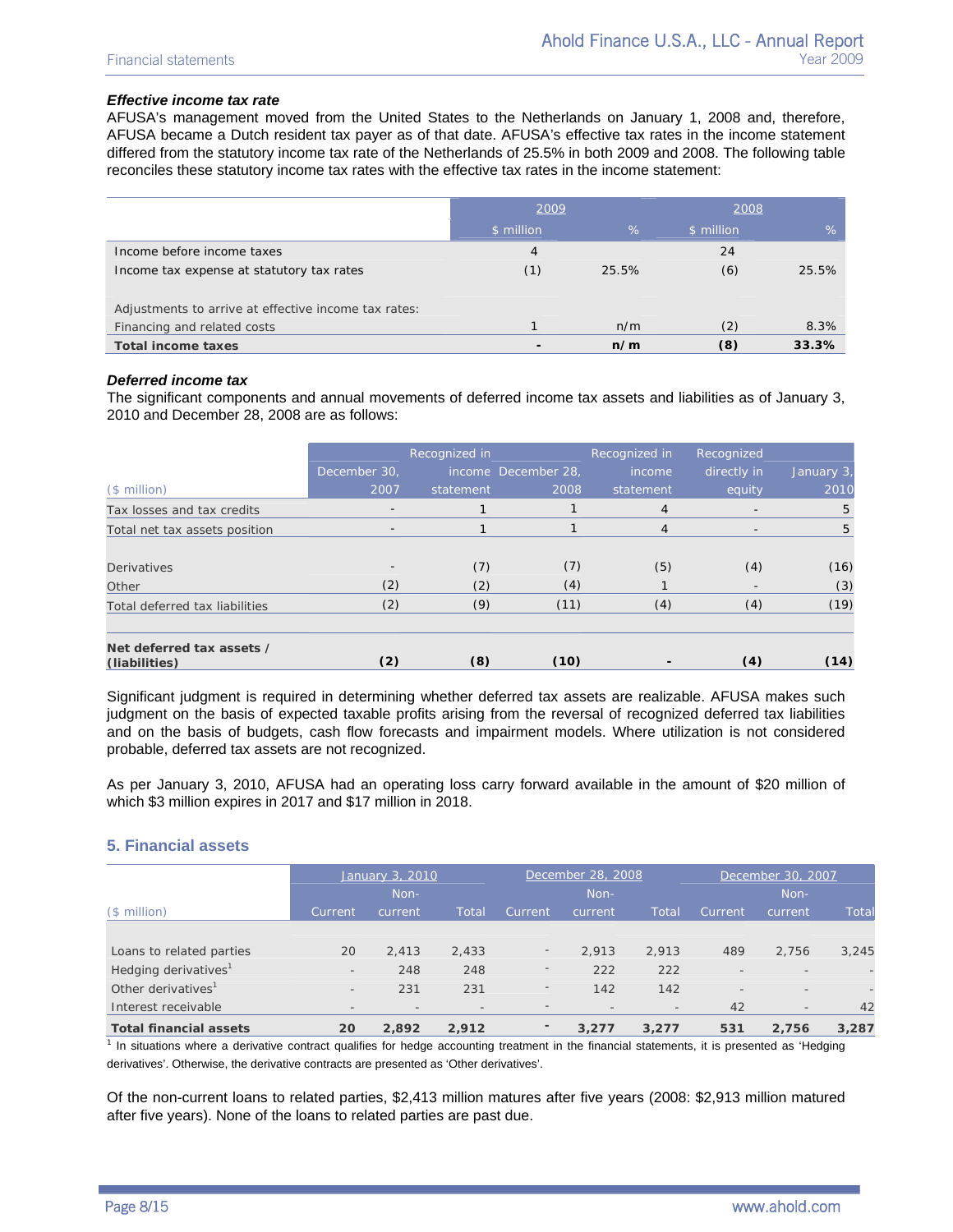For further information regarding related parties see Note 8. For more information on derivative financial instruments, see Note 9.

### **6. Financial liabilities**

|                                                                         |         | January 3, 2010   |                    |       | December 28, 2008 |                          |              |              | December 30, 2007        |                          |              |       |
|-------------------------------------------------------------------------|---------|-------------------|--------------------|-------|-------------------|--------------------------|--------------|--------------|--------------------------|--------------------------|--------------|-------|
|                                                                         | Current |                   | Non-current        |       | Current           |                          | Non-current  |              | Current                  |                          | Non-current  |       |
| Notional redemption                                                     |         | From 1            |                    |       |                   | From 1                   |              |              |                          | From 1                   |              |       |
| amounts                                                                 | Within  | $\overline{10}$ 5 | After <sub>5</sub> |       | Within            |                          | to 5 After 5 |              | Within                   |                          | to 5 After 5 |       |
| $($$ million $)$                                                        | 1 year  | years             | years              | Total | 1 year            | years                    | years        | <b>Total</b> | 1 year                   | years                    | years        | Total |
| USD 500 notes 6.25%,<br>due May 2009<br>USD 700 notes 8.25%,            |         |                   |                    |       | 500               |                          |              | 500          |                          | 500                      |              | 500   |
| due July $20101$<br>EUR 600 notes 5.875%,                               | 503     |                   |                    | 503   |                   | 690                      |              | 690          |                          | 700                      |              | 700   |
| due March $2012^2$                                                      |         | 583               |                    | 583   |                   | 573                      |              | 573          |                          | 599                      |              | 599   |
| GBP 500 notes 6.50%,<br>due March $2017^{3,4}$<br>USD 500 notes 6.875%, |         |                   | 367                | 367   |                   |                          | 324          | 324          |                          |                          | 451          | 451   |
| due May 2029                                                            |         |                   | <b>500</b>         | 500   |                   | $\overline{\phantom{a}}$ | 500          | 500          |                          | $\overline{\phantom{a}}$ | 500          | 500   |
| <b>Total notes</b>                                                      | 503     | 583               | 867                | 1,953 | 500               | 1,263                    | 824          | 2,587        | $\overline{\phantom{a}}$ | 1,799                    | 951          | 2,750 |
| Loans from related<br>parties <sup>5</sup>                              | 604     |                   |                    | 604   | 345               |                          |              | 345          | 71                       |                          | 262          | 333   |
| Accounts payable                                                        |         |                   |                    |       |                   |                          |              |              |                          |                          |              |       |
| Interest payable                                                        | 76      |                   |                    | 76    | 83                |                          |              | 83           | 92                       |                          |              | 92    |
| <b>Total financial</b><br>liabilities                                   | 1,183   | 583               | 867                | 2,633 | 929               | 1,263                    | 824          | 3,016        | 163                      |                          | 1,799 1,213  | 3,175 |

 $1$  \$10 million was early repaid via an open market repurchase in October 2008. \$187 million was early repaid in July 2009 as result of a public tender for the notes, with the Company paying a repurchase price of \$197 million. A loss of \$10 million incurred on the buyback of these notes is reported in the income statement as other financial expense (see Note 3).

 $^2$  Notes were swapped to the U.S. dollar at an interest rate of 6.835%. During 2005, AFUSA bought back a part of the notes with a principal amount of €193 million and terminated a notional portion of the corresponding swap in the same amount.

 $^3$  During 2005 Ahold bought back GBP 250 million of the notes. The remaining notional amount of the notes is net of \$37 million (2008: \$42 million) representing an amortized adjustment related to a fair value hedge that no longer meets the criteria for hedge accounting.

4 The remaining notional amount of GBP 250 million was, through two swap contracts, swapped to \$356 million and carries a six-month floating U.S. dollar interest rate. Ahold is required under these swap contracts to redeem the U.S. dollar notional amount through semi-annual installments that commenced in September 2004. \$150 million has been paid down as of January 3, 2010

 $^5$  As of January 3, 2010, loans from related parties carry an average interest rate of 1.45% (December 28, 2008: 5.04%).

The notes were issued by AFUSA and are guaranteed by Ahold. All related swap contracts have the same maturity as the underlying debt unless otherwise noted. The €600 million and GBP 500 million notes were issued under the Euro Medium Term Note Program ("EMTN Program"). These notes contain customary restrictive covenants. During 2009, AFUSA was in compliance with the covenants.

#### **7. Equity attributable to common shareholders**

#### *Member Interest*

The capital of the Company is composed of uncertificated membership interests, which are not divided into classes or numbers. The members of the Company have an interest in the capital and profit and loss of AFUSA, relative to their respective capital contributions to the Company (the "Member Interest"). At present, AFUSA only has one member, AFC, which therefore has an interest of 100% in the capital and profit and loss of the Company. There were no changes in the members of the Company or to their respective Member Interest in 2008 or 2009.

#### *Share capital and additional paid-in capital*

The Company's share capital is ten U.S. dollars.

On December 31, 2007, the additional paid-in capital of AFUSA was increased in the amount of \$116 million by means of a capital contribution in kind (consisting of intercompany receivables) from Ahold Atlantic Inc, the holder of all Membership Interests in AFUSA at that time.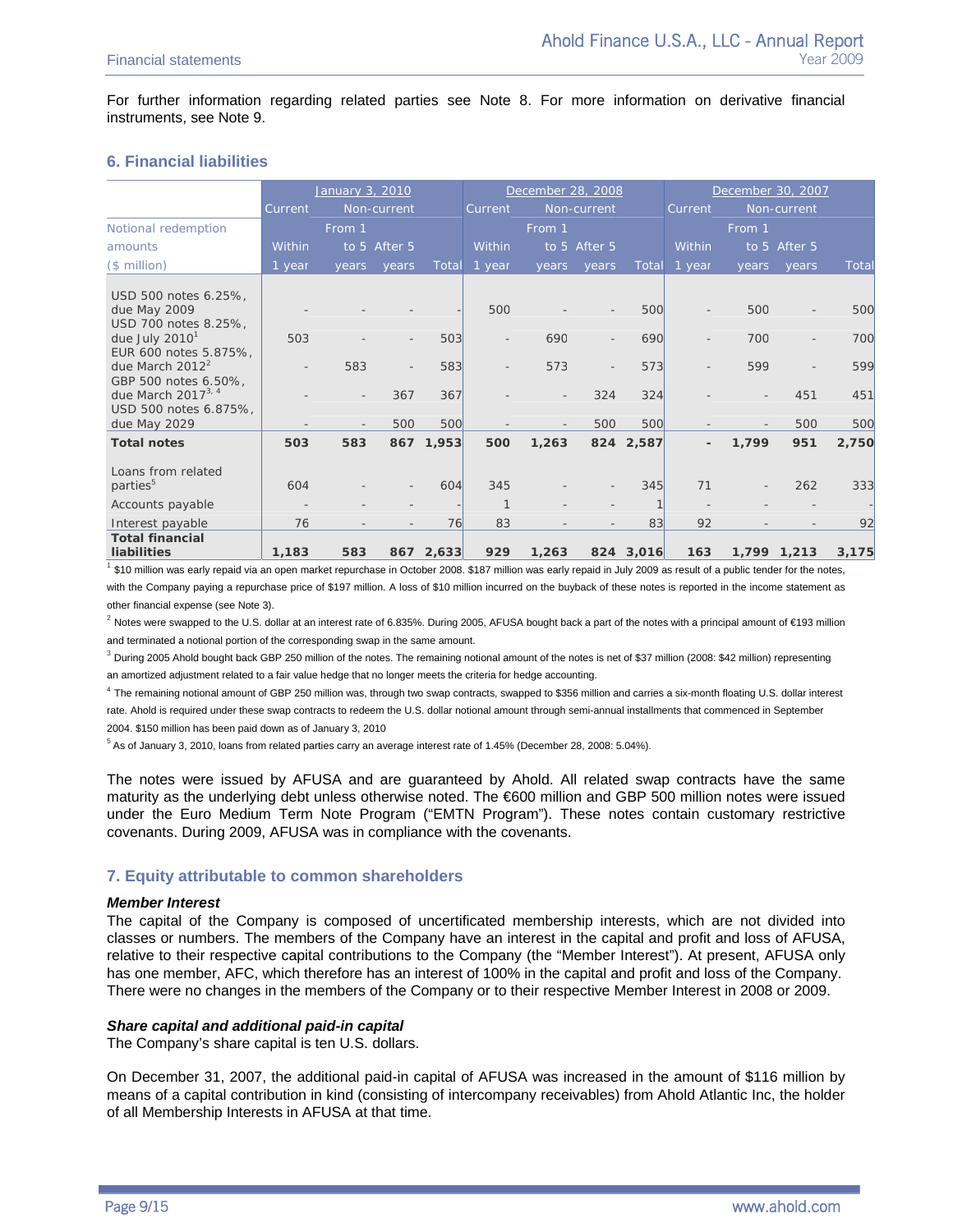### **8 Related parties**

AFUSA has entered into arrangements with related parties within the Ahold Group in the ordinary course of business. These arrangements relate to financing agreements. Transactions were conducted at market prices. For the periods shown below, AFUSA had the following transactions and positions with its related parties:

|                                    | Balance sheet - January 3, 2010 |                          |                          | Income statement - 2009 |             |
|------------------------------------|---------------------------------|--------------------------|--------------------------|-------------------------|-------------|
|                                    | Amounts owed                    | Amounts owed             |                          |                         | Fair value  |
|                                    | by related                      | to related               | Interest                 | Interest                | changes in  |
| $$$ million)                       | parties                         | <i>parties</i>           | income                   | expense                 | derivatives |
| Ahold (ultimate parent<br>company) | 2,892                           |                          | 160                      |                         | (86)        |
| AFC (parent company)               | 20                              | (604)                    |                          | (19)                    |             |
| Other related parties              | $\overline{\phantom{a}}$        | $\overline{\phantom{a}}$ | $\overline{\phantom{a}}$ | (3)                     |             |
| <b>Total financial assets</b>      | 2,912                           | (604)                    | 160                      | (22)                    | (86)        |

|                                    | Balance sheet - December 28, 2008 |                          | Income statement - 2008 |          |             |
|------------------------------------|-----------------------------------|--------------------------|-------------------------|----------|-------------|
|                                    | Amounts owed                      | Amounts owed             |                         |          | Fair value  |
|                                    | by related                        | to related               | Interest                | Interest | changes in  |
| $($$ million $)$                   | parties                           | parties                  | <i>income</i>           | expense  | derivatives |
| Ahold (ultimate parent<br>company) | 3.277                             |                          | 177                     |          | (77)        |
| AFC (parent company)               |                                   | (346)                    |                         | (1)      |             |
| Other related parties              |                                   | $\overline{\phantom{a}}$ |                         | (4)      |             |
| <b>Total financial assets</b>      | 3,277                             | (346)                    | 177                     | (5)      | (77)        |

|                                              | Balance sheet - December 30, 2007 |                    |  |
|----------------------------------------------|-----------------------------------|--------------------|--|
|                                              | Amounts owed                      | Amounts owed       |  |
| $($$ million $)$                             | by related parties                | to related parties |  |
| Ahold (ultimate parent company)              |                                   |                    |  |
| Ahold Atlantic, Inc. (former parent company) |                                   |                    |  |
| Other related parties                        | 3,287                             | (333)              |  |
| <b>Total financial assets</b>                | 3,287                             | (333)              |  |

In accordance with the Articles of Association, no remuneration is paid to the management.

### **9 Financial risk management and financial instruments**

#### **Financial risk management**

AFUSA is subject to the financial risk management of the Ahold Group. In accordance with Ahold treasury policy, AFUSA enters into derivative instruments solely for the purpose of hedging exposures, which correspond to managing interest rate and currency risks arising from the Ahold Group's operations and its sources of finance. AFUSA does not enter into derivative financial instruments for speculative purposes.

#### *Currency translation risks and currency transaction risks*

AFUSA is exposed to foreign currency translation risks and currency transaction risks relating to cash flows, including liabilities denominated in foreign currencies (euro and British pounds). Currency exchange rate volatility and movement could, therefore, have an adverse effect on its financial position, financial results and liquidity. To protect the value of future foreign currency cash flows, including interest on notes and principal payments and the value of liabilities denominated in foreign currency, AFUSA seeks to mitigate its foreign currency exchange exposure by entering into various derivative financial instruments, including currency swaps.

#### *Interest rate risk*

AFUSA's interest rate risk arises from its debt. To manage interest rate risk, AFUSA complies with Ahold's interest rate management policy for reducing volatility in its interest expense and maintaining a target percentage of its debt in fixed rate instruments. AFUSA's financial position is fixed by long-term debt issues and the use of derivative financial instruments such as interest rate swaps and cross-currency interest rate swaps. As of January 3, 2010, after taking into account the effect of interest rate swaps and cross currency swaps, approximately 84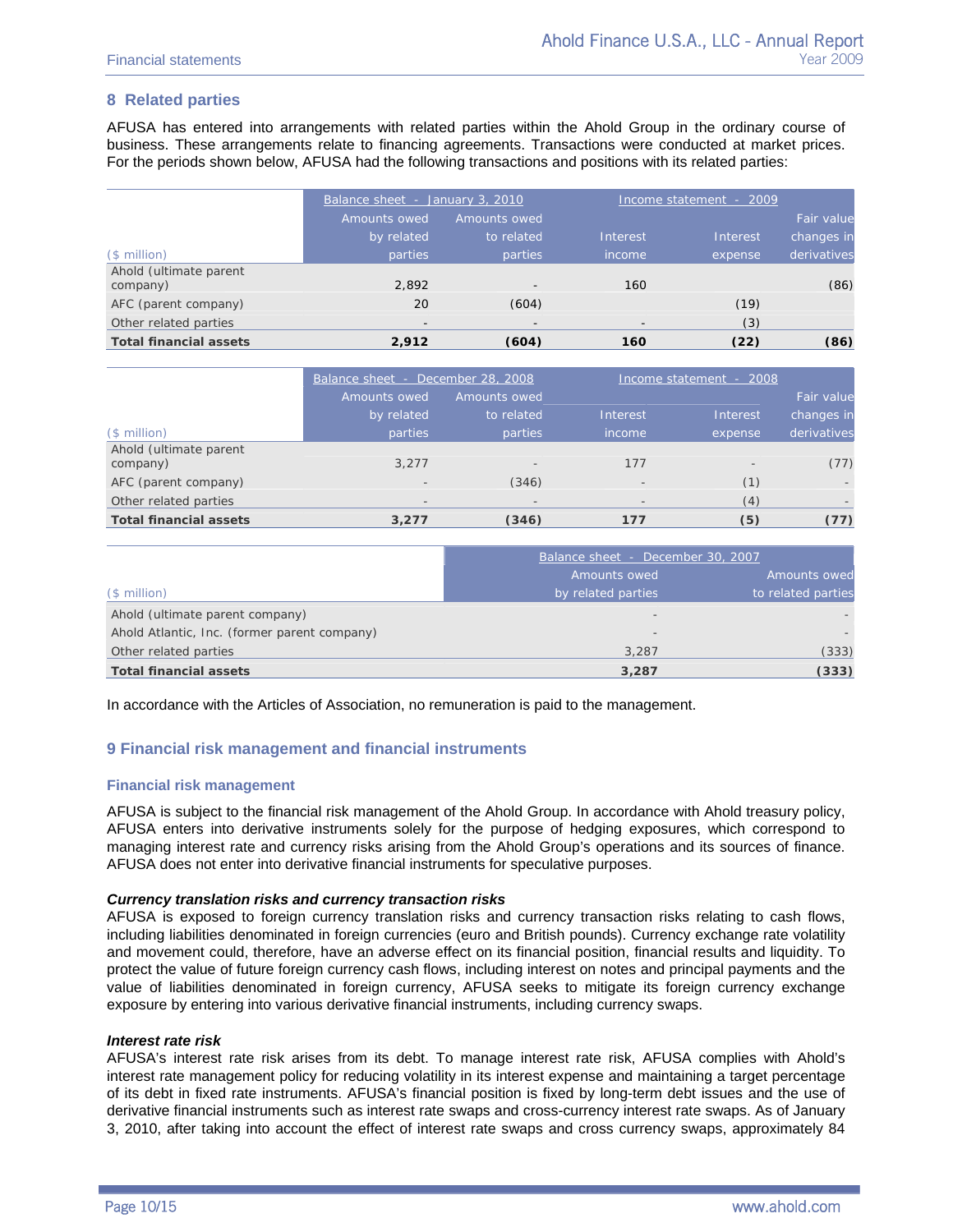percent of AFUSA's borrowings are at fixed rates of interest (2008: 88 percent).

#### **Interest rate sensitivity analysis**

The total interest expense recognized in the 2009 income statement related to variable rates of long-term debt, net of swaps, amounts to \$18 million (2008: \$23 million). The Company estimates that with a possible increase (decrease) of euro and U.S. dollar market interest rates of 25 basis points with all other variables (including foreign exchange rates) held constant, this would result in a hypothetical effect on income before income taxes of a loss (gain) of \$1 million (2008: \$1 million). In addition, hypothetical results relating to fair value movements of derivative hedges that do not qualify for hedge accounting would have been a loss of \$6 million or a gain of \$6 million, respectively (2008: a loss of \$7 million or a gain of \$7 million, respectively).

The above sensitivity analyses are for illustrative purposes only, as in practice market rates rarely change in isolation of other factors that also affect AFUSA's financial position and results.

#### *Credit risk with respect to certain financial instruments*

All financial assets of AFUSA are held from the related parties of the Ahold Group. Therefore, AFUSA does not have a direct exposure to third party credit risk.

#### *Liquidity risk*

AFUSA's notes including interest payments are fully guaranteed by its ultimate parent company, Ahold. All other financial liabilities of AFUSA are held against the related parties from the Ahold Group.

The following tables summarize the expected maturity profile of AFUSA's derivative financial instruments and non-derivative financial liabilities as of January 3, 2010, December 28, 2008, and December 30, 2007, respectively, based on contractual undiscounted payments:

|                                               | Contractual cash flows |               |             |          |         |
|-----------------------------------------------|------------------------|---------------|-------------|----------|---------|
| January 3, 2010                               | Net carrying           | <b>Within</b> | Between 1   | After    |         |
| $$$ million)                                  | amount                 | 1 year        | and 5 years | 5 years  | Total   |
| Non-derivative financial liabilities          |                        |               |             |          |         |
| <b>Notes</b>                                  | (1, 953)               | (640)         | (894)       | (1, 482) | (3,016) |
| Loans from related parties                    | (604)                  | (604)         |             |          | (604)   |
| Derivative financial assets                   |                        |               |             |          |         |
| Cross currency derivatives and interest flows | 442                    | (20)          | 186         | 394      | 560     |
| Interest derivatives and interest flows       | 37                     | 14            | 15          | 47       | 76      |

|                                               |              |                                 | Contractual cash flows   |          |          |
|-----------------------------------------------|--------------|---------------------------------|--------------------------|----------|----------|
| December 28, 2008                             | Net carrying | Within                          | Between 1                | After    |          |
| $$$ million)                                  | amount       | 1 year                          | and 5 years              | 5 years  | Total    |
| Non-derivative financial liabilities          |              |                                 |                          |          |          |
| <b>Notes</b>                                  | (2,587)      | (664)                           | (1,653)                  | (1, 494) | (3, 811) |
| Loans from related parties                    | (345)        | (345)                           |                          |          | (345)    |
| Accounts payable                              | (1)          | (1)                             | $\overline{\phantom{a}}$ | $\sim$   | (1)      |
| Derivative financial assets                   |              |                                 |                          |          |          |
| Cross currency derivatives and interest flows | 326          | (15)                            | 164                      | 326      | 475      |
| Interest derivatives and interest flows       | 38           | $\hspace{0.1mm}-\hspace{0.1mm}$ | 20                       | 23       | 43       |

|                                      |              | Contractual cash flows |             |         |         |  |
|--------------------------------------|--------------|------------------------|-------------|---------|---------|--|
| December 30, 2007                    | Net carrying | Within                 | Between 1   | After   |         |  |
| $$$ million)                         | amount       | vear                   | and 5 years | 5 years | Total   |  |
| Non-derivative financial liabilities |              |                        |             |         |         |  |
| <b>Notes</b>                         | (2,750)      | (136)                  | (2, 376)    | (1.727) | (4,239) |  |
| Loans from related parties           | (333)        | (71)                   | (262)       | $\sim$  | (333)   |  |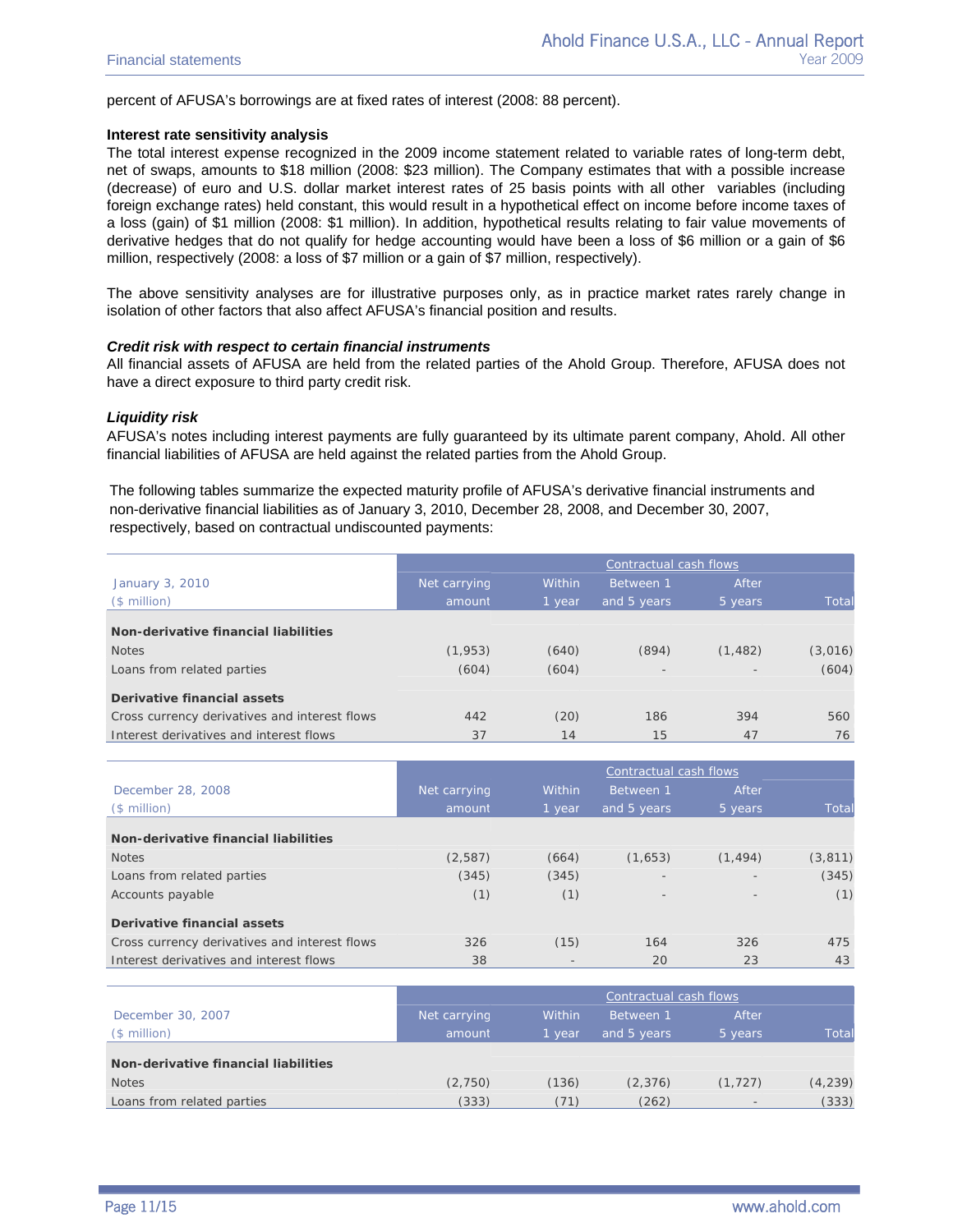All financial instruments held at the reporting date, and for which payments are already contractually agreed, have been included. Amounts in foreign currency have been translated using the reporting date closing rate. Cash flows arising from financial instruments carrying variable interest payments have been calculated using the forward curve interest rates as of January 3, 2010, December 28, 2008, and December 30, 2007, respectively.

#### **Financial instruments**

#### *Fair values of financial instruments*

The following table presents the fair values of financial instruments, based on AFUSA's categories, including their current portions, compared to the carrying amounts at which these instruments are included in the balance sheet:

|                                    | January 3, 2010          |                          | December 28, 2008        |                          |          | December 30, 2007 |
|------------------------------------|--------------------------|--------------------------|--------------------------|--------------------------|----------|-------------------|
|                                    | Carrying                 | Fair                     | Carrying                 | Fair                     | Carrying | Fair              |
| $($$ million $)$                   | amount                   | value                    | amount                   | value                    | amount   | value             |
|                                    |                          |                          |                          |                          |          |                   |
| Loans to related parties           | 2,433                    | 2,769                    | 2,913                    | 3,540                    | 3,245    | 3,771             |
| <b>Derivatives</b>                 | 479                      | 479                      | 364                      | 364                      |          |                   |
| Interest receivable                | $\overline{\phantom{a}}$ | $\overline{\phantom{a}}$ | $\overline{\phantom{a}}$ | $\overline{\phantom{a}}$ | 42       | 42                |
| <b>Total financial assets</b>      | 2,912                    | 3,248                    | 3,277                    | 3,904                    | 3,287    | 3,813             |
|                                    |                          |                          |                          |                          |          |                   |
| <b>Notes</b>                       | (1, 953)                 | (2,063)                  | (2,587)                  | (2,508)                  | (2,750)  | (2,899)           |
| Loans from related parties         | (604)                    | (608)                    | (345)                    | (355)                    | (333)    | (354)             |
| Accounts payable                   | $\overline{\phantom{a}}$ |                          | (1)                      | (1)                      |          |                   |
| Interest payable                   | (76)                     | (76)                     | (83)                     | (83)                     | (92)     | (92)              |
| <b>Total financial liabilities</b> | (2,633)                  | (2,747)                  | (3,016)                  | (2,947)                  | (3, 175) | (3, 345)          |

Of the Company's categories of financial instruments, only derivatives are measured at fair value using the Level 2 inputs as defined in IFRS 7. These inputs are inputs other than quoted prices that are observable for the asset or liability, either directly (i.e. as prices) or indirectly (i.e. derived from prices). The fair value of derivative instruments is estimated by discounting future cash flows with prevailing market rates or based on the rates and quotations obtained from third parties.

The carrying amount of accounts payable and other current financial assets and liabilities approximate their fair values because of the short-term nature of these instruments. The fair values of quoted borrowings are based on year-end ask-market quoted prices. The fair values of other non-derivative financial assets and liabilities that are not traded in an active market are estimated using discounted cash flow analyses based on market rates prevailing at year-end. The accrued interest is included in other current financial assets and liabilities and not in the carrying amounts of non-derivative financial assets and liabilities.

#### *Derivatives*

The number and maturities of AFUSA's derivative contracts, the fair values and the qualification of the instruments for accounting purposes are presented in the table below. The Company did not have any derivatives as of December 30, 2007.

|                                                                   | January 3, 2010 |     |                             | December 28, 2008                          |     |                    |
|-------------------------------------------------------------------|-----------------|-----|-----------------------------|--------------------------------------------|-----|--------------------|
|                                                                   | Number of       |     |                             | Assets Liabilities Number of               |     | Assets Liabilities |
|                                                                   | contracts       |     |                             | \$ million \$ million contracts \$ million |     | \$ million         |
| Cross currency swap – cash flow hedges <sup>1</sup>               |                 |     |                             |                                            |     |                    |
| between one and five years                                        |                 | 248 | $\mathcal{L}_{\mathcal{A}}$ |                                            | 222 |                    |
| Derivative contracts – no hedge accounting treatment <sup>2</sup> |                 |     |                             |                                            |     |                    |
| after five years                                                  | 2               | 231 |                             | 2                                          | 142 |                    |
| Total derivative financial instruments                            |                 | 479 |                             |                                            | 364 |                    |

1 Cross-currency swap accounted for as a cash flow hedge is used to hedge the currency exposure on the  $€00$  million notes (with  $€407$ million outstanding amounts).

 $2$  The valuation of the cross currency swap includes the impact of the mark-to-market of an embedded credit clause in a GBP 250 million cross currency swap of \$11 million as of January  $3<sup>rd</sup>$ , 2010. The volatility in the financial markets resulted in \$18 million gain related to this credit clause in 2009 (\$10 million loss 2008).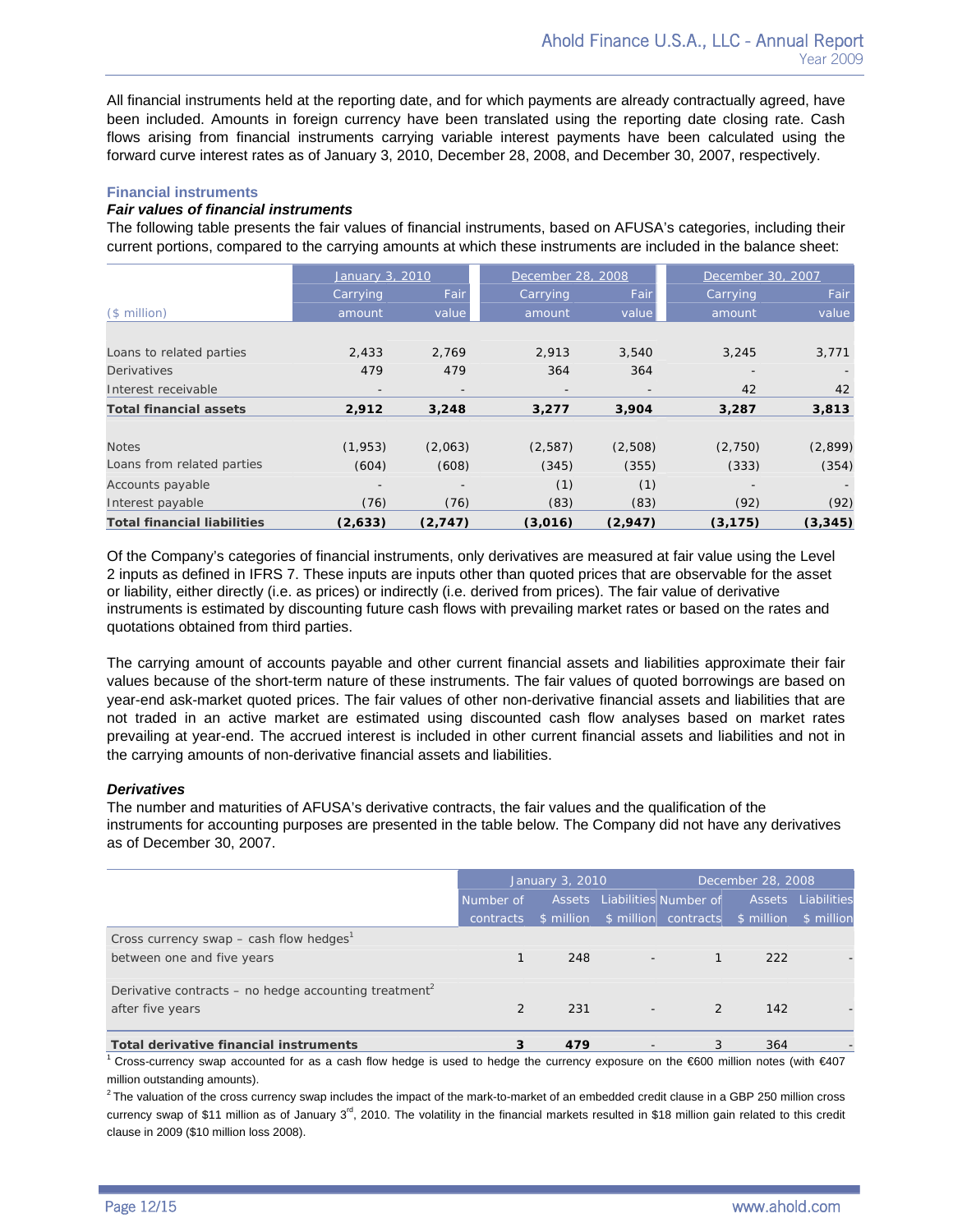The notional amounts of the derivative financial instruments outstanding as of January 3, 2010, based on the currency of the exposures being hedged, are summarized below.

|                    | Interest rate swaps      | Cross-currency interest rate swaps. | Total notional amount |               |
|--------------------|--------------------------|-------------------------------------|-----------------------|---------------|
|                    | After 5 years            | Between 1 and 5 years               | After 5 years         |               |
| GBP million        | 250                      |                                     | 250                   | $250^{\circ}$ |
| <b>EUR million</b> | $\overline{\phantom{a}}$ | 407                                 | $\sim$                | 407           |

1 Interest rate swap and cross-currency interest rate swap relate to the same notional amount of GBP 250 million.

Gains and losses recognized in cash flow hedging reserve in equity as of January 3, 2010 will be released to the income statement at various dates over a period of two years from the balance sheet date.

Management

Amsterdam, the Netherlands

March 3, 2010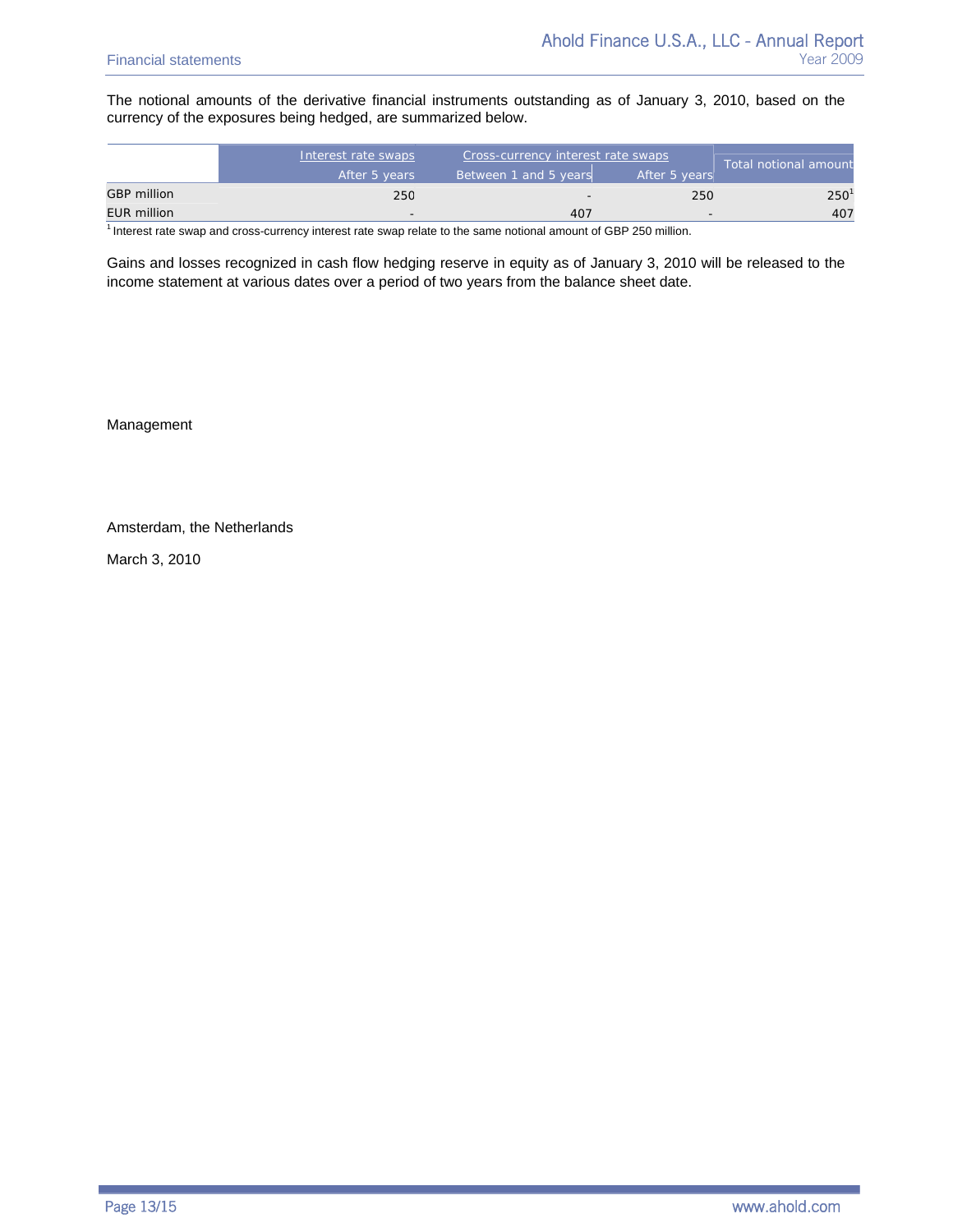## **Ahold Finance U.S.A., LLC - Other information**

To Management of Ahold Finance U.S.A., LLC.

## **Auditor's report**

#### **Report on the financial statements**

We have audited the accompanying financial statements for the year ended January 3, 2010 of Ahold Finance U.S.A., LLC, Delaware, United States of America, which comprise the balance sheet as at January 3, 2010, income statement, statement of comprehensive income, statement of changes in equity and statement of cash flows for the year then ended and notes, comprising a summary of significant accounting policies and other explanatory information.

#### Management's responsibility

Management is responsible for the preparation and fair presentation of the financial statements in accordance with International Financial Reporting Standards as adopted by the European Union and with Part 9 of Book 2 of the Netherlands Civil Code, and for the preparation of the management report in accordance with Part 9 of Book 2 of the Netherlands Civil Code. This responsibility includes: designing, implementing and maintaining internal control relevant to the preparation and fair presentation of the financial statements that are free from material misstatement, whether due to fraud or error; selecting and applying appropriate accounting policies; and making accounting estimates that are reasonable in the circumstances.

#### Auditor's responsibility

Our responsibility is to express an opinion on the financial statements based on our audit. We conducted our audit in accordance with Dutch law. This law requires that we comply with ethical requirements and plan and perform the audit to obtain reasonable assurance whether the financial statements are free from material misstatement. An audit involves performing procedures to obtain audit evidence about the amounts and disclosures in the financial statements. The procedures selected depend on the auditor's judgment, including the assessment of the risks of material misstatement of the financial statements, whether due to fraud or error. In making those risk assessments, the auditor considers internal control relevant to the entity's preparation and fair presentation of the financial statements in order to design audit procedures that are appropriate in the circumstances, but not for the purpose of expressing an opinion on the effectiveness of the entity's internal control. An audit also includes evaluating the appropriateness of accounting policies used and the reasonableness of accounting estimates made by management, as well as evaluating the overall presentation of the financial statements.

We believe that the audit evidence we have obtained is sufficient and appropriate to provide a basis for our audit opinion.

#### **Opinion**

In our opinion, the financial statements give a true and fair view of the financial position of Ahold Finance U.S.A., LLC as at January 3, 2010, and of its result and its cash flow for the year then ended in accordance with International Financial Reporting Standards as adopted by the European Union and with Part 9 of Book 2 of the Netherlands Civil Code.

#### **Report on other legal and regulatory requirements**

Pursuant to the legal requirement under 2:393 sub 5 part f of the Netherlands Civil Code, we report, to the extent of our competence, that the management report is consistent with the financial statements as required by 2:391 sub 4 of the Netherlands Civil Code.

Deloitte Accountants B.V.

M.R. van Leeuwen Amsterdam, The Netherlands

March 3, 2010